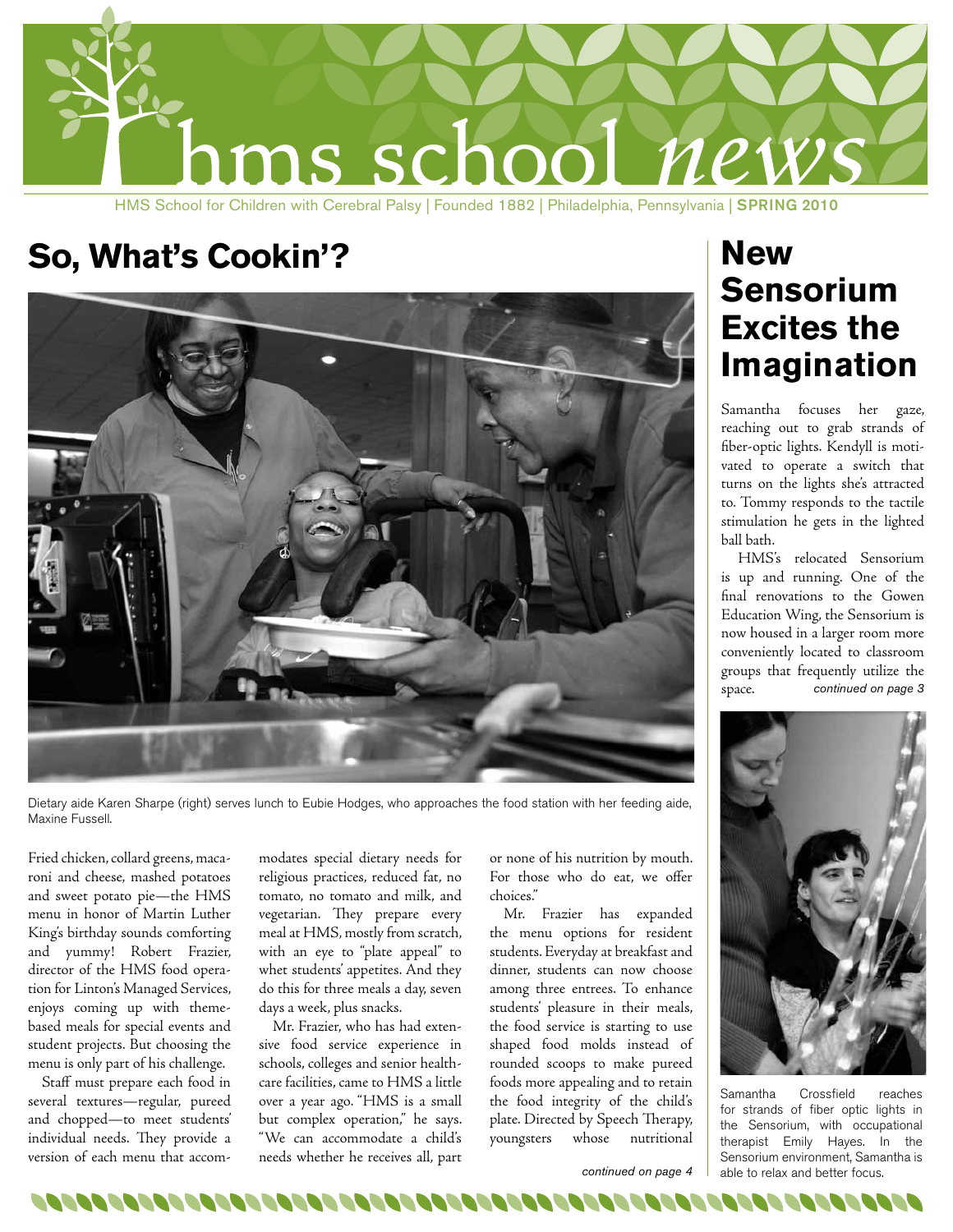SNOW PLAY

John Bailey, sporting cool shades, enjoys the snow and sunshine at HMS following one of the February storms. He is supported in an inflatable sled that staff members could pull across the snow.



## **INAUGURATION** FESTIVITIES

Student Government celebrated with an Inaugural Ball in January, when outgoing officers were honored and newly-elected officers were introduced to fanfare and live music. Here, President Anthony Casillas delivers his inauguration remarks. Speech/ language pathologist Marianne Gellert-Jones assists by holding Anthony's long scroll of acknowledgement and thanks to his many supporters..

# FINDING YOUR RHYTHM

Emily Whiteman drums with enthusiasm during a recent performance by "Drummers With Attitude," a group of students from Bristol, PA who beat out rhythms on large sour cream containers. Classroom teacher Cheryl Leask joins Emily, while some of the performers and their director watch from the background.



#### **Executive Director's Message**

By Diane L. Gallagher, PhD

With temperatures warming, how easy to forget that only weeks ago we confronted massive snowfalls and frequent school closings. For HMS, big storms are particularly complicated since the comfort and safety of our residential students remain our responsibility. Thanks to our extraordinary staff, we came through February's challenges smoothly.

During the first storm that fell over the weekend, staff made sure that resident students could enjoy the wonder and beauty of the storm. Some youngsters were able to play and sled in the snow. When weekend recreation staff were unable to travel the distance from their homes to HMS, one of our assistant teachers who lives nearby, came to school to engage students in special activities.

In preparation for the second storm that hit the Philadelphia area midweek, nursing staff came prepared on Tuesday to sleep over—and some remained until Thursday morning, taking turns sleeping, to be sure that we had proper coverage for our students. The coordination of work and sleep activities over approximately 72 hours, was deftly carried out by Lauren Dukes, Assistant to the Director of Nursing Services, who spent an amazing three-plus days at the school to insure staff coverage and to keep spirits up—even having a Pajama Day!

Facilities staff also prepped ahead of time, laying down de-icer and clearing sidewalks in the neighborhood as well as HMS's driveway. They continued to work long days through the storm, even in howling wind conditions, to keep sidewalks and ramps clear in case a student's emergency evacuation would be necessary. We also hired a contractor to plow and move snow to clear the lot for staff parking when school reopened.

Our food service director also stayed overnight at HMS in order to feed students and staff and to be sure that special treats were available for everyone through the storm.

Stepping up to the plate when needed is the norm for HMS staff. We've long been proud of our team and the way in which everyone pulls together to serve students' needs. But this graciousness and generosity is something we don't take for granted and do want to celebrate. Thank you to all who made the record snowfalls of 2010 a happy memory for HMS.

WHYY TV's Arts and Culture *Experience* spot featuring the HMS dance/movement therapy program is now scheduled to air between May 17 and May 30. The two-and-a-half minute video will be shown several times during the two-week period, typically close to the hour and half-hour breaks between regular programming.



Tommy Travers experiences tactile and visual stimulation as occupational therapist Trish Hamilton works with him in the lighted ball bath, a station in the newly .<br>relocated Sensorium.

WHYY filmed HMS dance/ movement therapist Rachel Federman-Morales last year as she worked with students and also

filmed a performance of the afterschool dance collaborative project held at the Painted Bride Art Center.

Closer to the airing date, HMS may be able to learn exact times that the sport will appear and will notify our readers. Once the spot airs, it will become part of WHYY's on-line video library at http://video.whyy.org/ program/1100712934 that visitors can view at their leisure.



### **HMS Hosts Professional Symposium in September**

HMS will present a one-day symposium for special education professionals, "Serving All Our Students: Meeting the Needs of the Child with Complex Disabilities" on September 28, 2010 from 8:30am to 4:15pm at PaTTAN's King of Prussia facilities. The program will draw on the expertise of HMS staff, school district superintendants, directors and supervisors of special education, direct service providers and parents of children with special needs.

Ron Cowell, President of the Education Policy and Research Center, will offer keynote remarks. Annie Steinberg, pediatrician and

child and adolescent psychiatrist, will speak at lunch.

Program sessions will explore working models to support students in varied settings by bringing services *to* the student; collaborating to keep the medically fragile student *in* school, regardless of the placement; and finding the appropriate placement where the needs of a child with multiple disabilities can be met in a coordinated way.

For further information, please contact Suzanne Zimmermann, 215.222.2566 or suzannez@ hmsschool.org.



#### **WHYY TV's Spot Featuring HMS to Air in May**

The Sensorium concept is hardly new to HMS. Developed over 13 years ago, it is a multi-sensory room patterned after the "Snoezelen" model. Snoezelen comes from the Dutch verbs "snillelen" (to seek out or explore) and doezelen" (to relax). Our Sensorium, which has different stations for students to interact with the environment either independently or with assistance, is managed by the occupational therapy department, whose members use a variety of sensory activities in their work with students. Occupational and speech therapists often team up to treat there together. Classroom teachers, physical therapists and recreation therapists also use the relaxing environment to support their program goals.

For some youngsters, the Sensorium offers a calming relaxation space. For students who

may become over-stimulated in the larger classroom setting, the Sensorium is a pared-down environment where they can better focus and work on particular skills. For others, the enticing lights and sounds serve as motivators to vocalize and communicate, to make the effort to touch and grasp objects or to practice skills like cause and effect.

In addition to different sound and light stations, the room contains a lighted ball bath, a bubble tube, two types of swings one for relaxation and another for more active participation, a sink for water play, raised mats for stretching and relaxation and a vibrating somatron bean bag that can be used with excitatory or relaxation tapes. The new space is carpeted and offers a large, bare wall, perfect for projecting a variety of images to encourage student response.

<u> A SAN SAN SAN SAN S</u>

### **New Sensorium Excites the Imagination**

#### *continued from page 1*